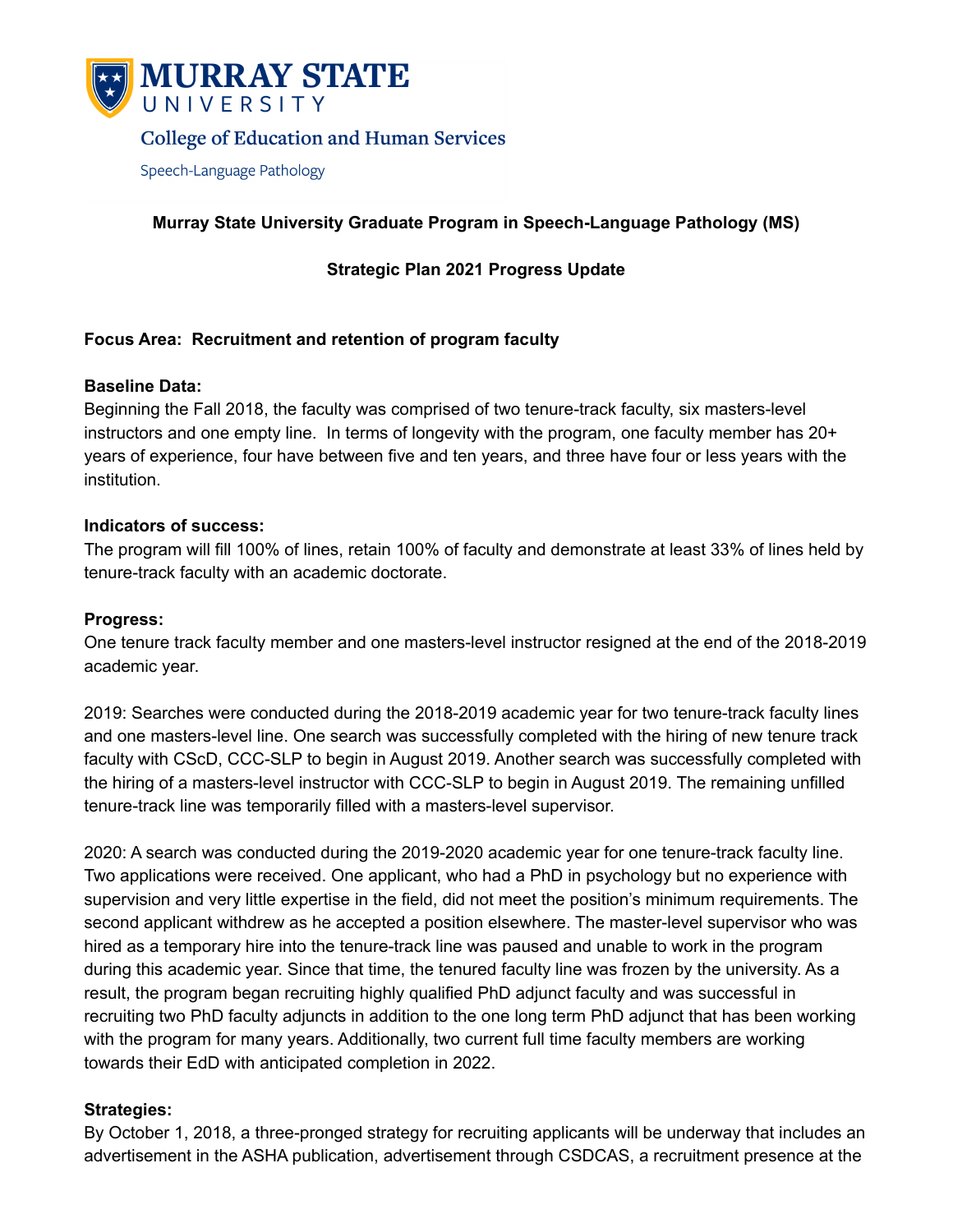ASHA convention as deemed appropriate, and professional networking through the mid-south. The Academic Director will coordinate these efforts.

# **(Continuing)**

By December 1, 2018, the CDI faculty will propose a revised graduate curriculum which is better aligned with clinical resources, is highly innovative, and more easily managed thus improving the working conditions and faculty retention.

# **Completed: Strategy met with development and implementation of a revised graduate curriculum which was put into action during the 2019-2020 academic year.**

By August 15, 2019, the CDI faculty will identify potential adjuncts with research doctoral degrees to teach the dysphagia course in spring 2020.

# **Completed: was successful in recruiting two PhD faculty adjuncts in addition to the one long term PhD adjunct that has been working with the program for many years. One adjunct teaches the Dysphagia course.**

By February 1, 2020, the CDI faculty will identify potential adjuncts with research doctoral degrees to teach the language and literacy course in fall 2020.

# **Completed: Completed: was successful in recruiting two PhD faculty adjuncts in addition to the one long term PhD adjunct that has been working with the program for many years. One adjunct teaches the language and literacy course.**

**2020/2021 Note:** Due to the impact of the current pandemic, all faculty searches have been suspended at this time. Two faculty members are currently working on their Ed.D. Both anticipate completion in summer of 2022. In 2020, we did not recruit at ASHA.

# **Focus Area: Recruitment of Highly Qualified Students**

### **Baseline data:**

Admitted student data from 2017 and 2018 indicate that admitted/accepted students have lower undergraduate grade point averages and GRE scores than student declining offers.

| 2017            | # Students | <b>Overall GPA</b> | <b>CDI GPA</b> | <b>GREV</b> | <b>GRE Q</b> | <b>GREW</b> |
|-----------------|------------|--------------------|----------------|-------------|--------------|-------------|
| <b>Declines</b> | 45         | 3.78               | 3.68           | 148.84      | 145.73       | 3.91        |
| Accepts         | 31         | 3.55               | 3.73           | 146.41      | 144.11       | 3.52        |
| difference      |            | $-23$              | $+.05$         | $-2.43$     | $-1.62$      | $-39$       |
| 2018            | # Students | <b>Overall GPA</b> | <b>CDI GPA</b> | <b>GREV</b> | <b>GRE Q</b> | <b>GREW</b> |
| <b>Declines</b> | 57         | 3.70               | 3.75           | 149.07      | 146.43       | 3.92        |
| Accepts         | 33         | 3.50               | 3.72           | 146.13      | 143.09       | 3.85        |
| difference      |            | $-.20$             | $-.03$         | $-3.30$     | $-3.34$      | $-.07$      |
| 2019            | # Students | <b>Overall GPA</b> | <b>CDI GPA</b> | <b>GREV</b> | <b>GREQ</b>  | <b>GREW</b> |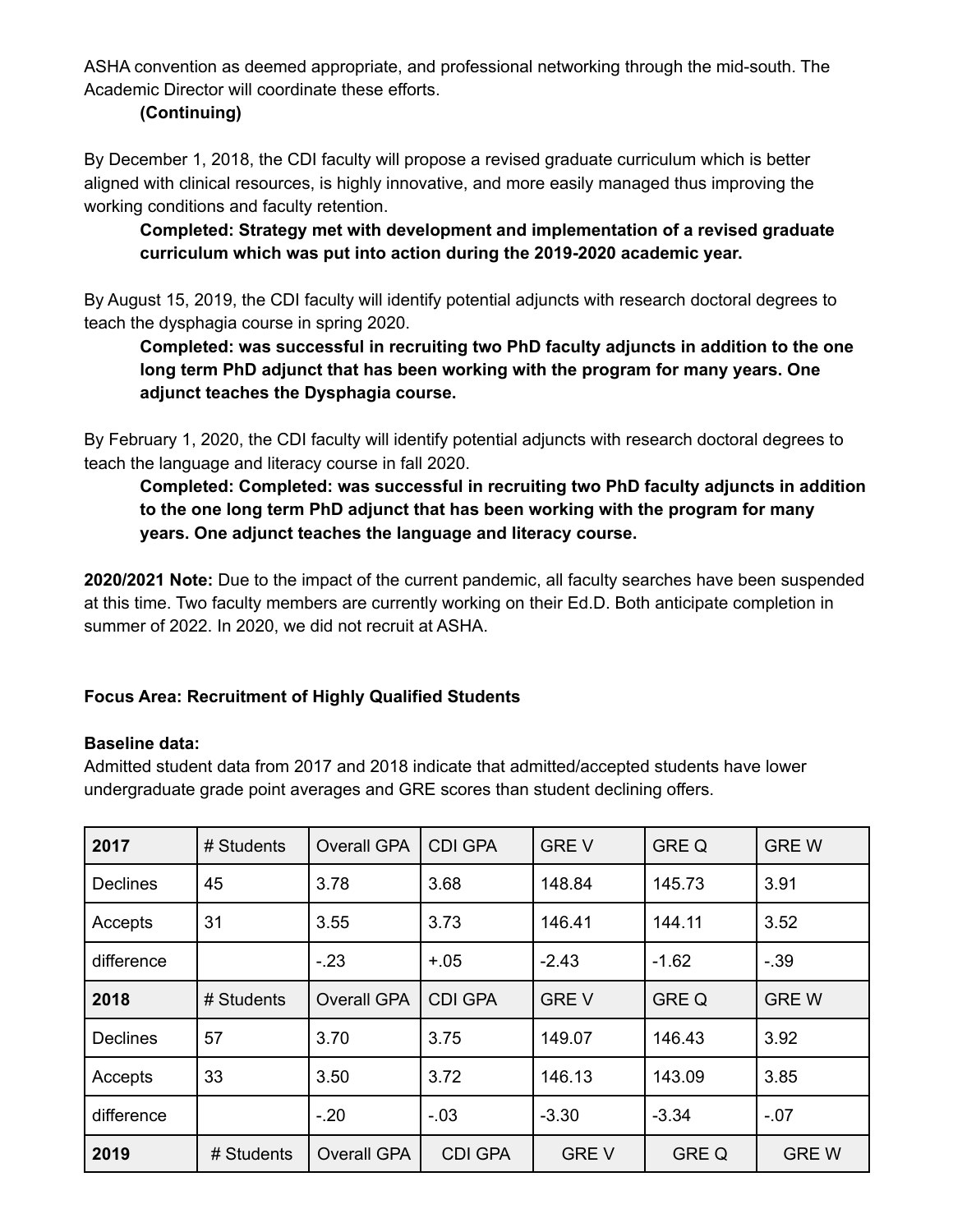| <b>Declines</b> | 33         | 3.69               | 3.75           | 147.75      | 146.69       | 3.78        |
|-----------------|------------|--------------------|----------------|-------------|--------------|-------------|
| Accepts         | 32         | 3.66               | 3.78           | 146.38      | 143.22       | 3.63        |
| difference      |            | $-.03$             | $+.03$         | $-1.35$     | $-3.47$      | $-.15$      |
| 2020            | # Students | <b>Overall GPA</b> | <b>CDI GPA</b> | <b>GREV</b> | <b>GRE Q</b> | <b>GREW</b> |
| <b>Declines</b> | 31         | 3.65               | 3.67           | 149.03      | 144.68       | 3.88        |
| Accepts         | 31         | 3.55               | 3.67           | 146.39      | 143.16       | 3.74        |
| difference      |            | $-10$              | $=$            | $-2.64$     | $-1.52$      | $-14$       |
| 2021            | # Students | <b>Overall GPA</b> | <b>CDI GPA</b> | <b>GREV</b> | <b>GRE Q</b> | <b>GREW</b> |
| <b>Declines</b> | 16         | 3.74               | 3.77           | 148.31      | 145.25       | 4.31        |
| Accepts         | 24         | 3.77               | 3.68           | 147.17      | 144.65       | 3.85        |
| difference      |            | $+.03$             | $-.09$         | $-1.14$     | $-0.06$      | $-.46$      |

### **Indicators of Success:**

By Fall 2021, GPA and GRE data for accepted/admitted students will be the same or higher than for declining students. Exit surveys will reflect coherence with academic and clinic coordination. Praxis pass rates will increase and be maintained at 95% or higher. Program costs will be reduced to make the program competitive with benchmarks.

**Progress: As shown in the data, there has been a slight increase in the GPA average of students who accepted their offer. Additionally, the gap in GRE scores between acceptances and declines has decreased. Positive trends all around.**

### **Strategies:**

By September 15, 2018, the CDI faculty will identify two areas for program innovation which will be highlighted and marketed to potential students as innovations of the program, thus attracting potential student interest. **(Continuing)**

**Progress:** Within the Murray State Speech and Hearing Clinic the program has added a clinical observation recording system. The system by CVI allows supervisors and students to use recordings of sessions as a clinical education tool. Our clinic has 4 standard therapy rooms with cameras as well as cameras in the Voice and Swallowing lab. The model for summer clinic has been changed to focus on short-term specialty clinics, and diagnostic simulations using Simucase have been added.

Update: the CDI faculty will review the impact of these innovations and market them on the program's webpage.In 2019, updated pictures and highlights of the program were completed for marketing and advertising.

By November 1, 2018, the Interim Academic Director and the Program Coordinator will present a model to the CDI faculty for a 'guaranteed admission' program for the UG program. This will attract high-quality undergraduates and increase the likelihood that these students will persist to the graduate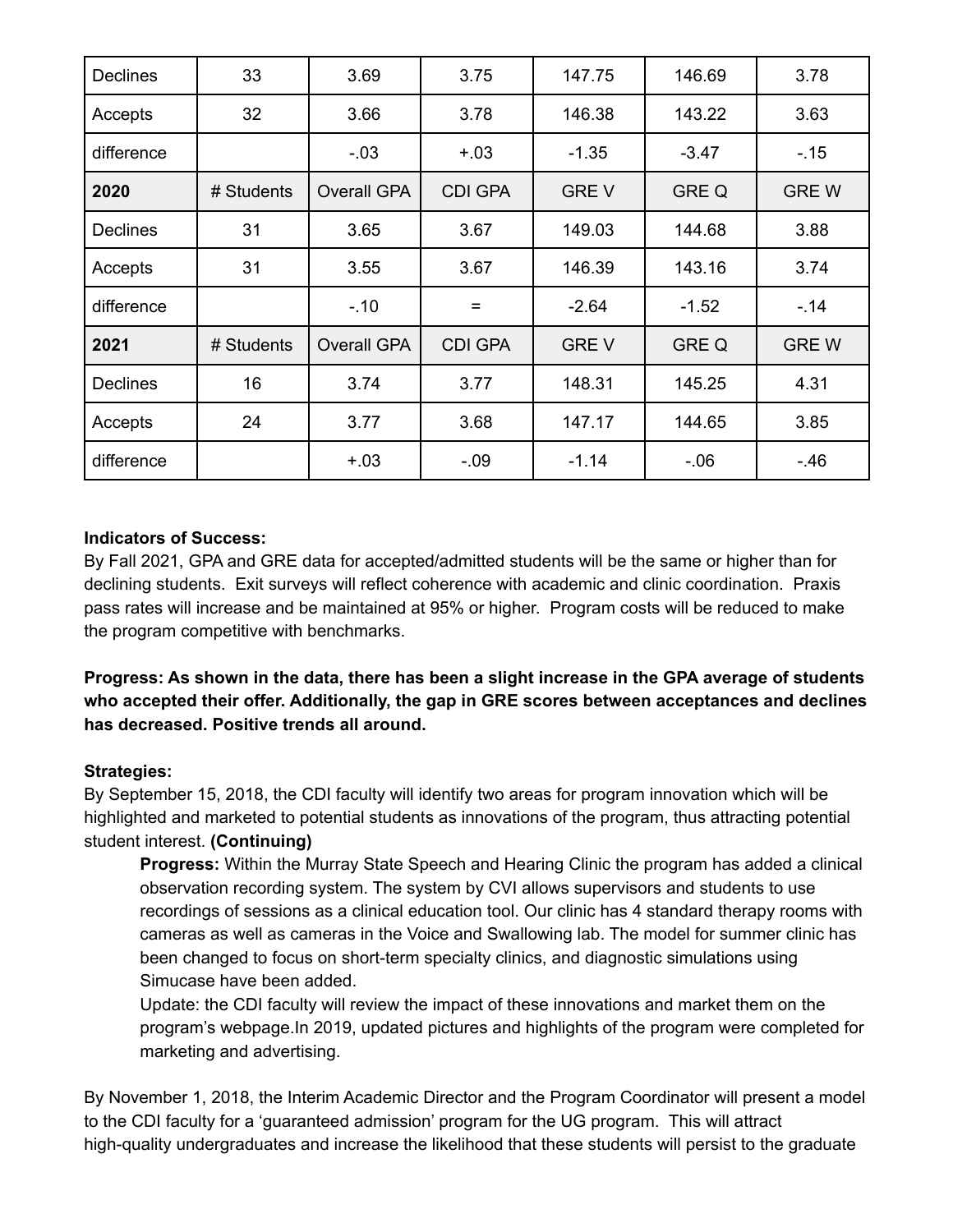program. Update: By November 1, 2019, a 3-person committee of program faculty will present a model to the CDI faculty for a 'guaranteed admission' program for the UG program. This will attract high-quality undergraduates and increase the likelihood that these students will persist to the graduate program. **(Dismissing this goal)**

**Progress: This goal will be dismissed after thorough consideration of possibilities to establish guaranteed admissions. The faculty determined that it would not be best for our program at this time and that the recent efforts to retain highly qualified students is working so this would not be required.**

By December 1, 2018, the CDI faculty will propose a revised graduate curriculum which is better aligned with clinical resources, is highly innovative, and more easily managed thus improving student learning, attracting more qualified students, improving PRAXIS outcomes, and lowering credit hour requirements.

**Completed: The revised curriculum was implemented in the 2019-2020 academic year and now is running where all students enter under the revised curriculum and the results thus far are positive. The new curriculum has student cohorts entering and exiting at the same time in hopes to eliminate any perceived inequities when under the old curriculum one group would graduate in the spring and the other in the summer. Exit interviews from students graduating under the revised curriculum have been overwhelmingly positive with academic and clinical needs being met.**

By February 1, 2019 the Clinic Director, Program Coordinator, and Interim Academic Director will present to the CDI Faculty for consideration of alternative distance models for clinic and coursework which may reduce student living expenses by facilitating opportunities to live with family while completing program requirements. Update: By October 15, 2019 the Clinic Director presented to the CDI Faculty written instructions for students who wish to find their own medical placements in locations beyond western Kentucky. **(Completed)**

**Progress:** The Clinic Director has collaborated with the Nursing program, Occupational therapy, and Exercise science for obtaining group contracts and been successful in securing several offsite medical contracts for settings Speech-Language Pathology did not have previously thanks to the increased collaborative efforts of all departments. The new curriculum is organized such that students may complete their final semester from any location.

New Strategy: focus on retraining MSU seniors in the top ⅓ of class. As of the 2021 incoming class, there was an increase in top tier MSU students remaining at MSU for their graduate studies.

New Strategy: Build up our website: promote our clinic placement opportunities; can we put examples of our successful placements online; include study abroad programs

### **Focus Area: High-quality, innovative clinical experiences**

#### **Baseline Data:**

Student exit surveys in the past prior to the curriculum change reflected some dissatisfaction with the alignment of program of experiences, particularly as related to cohort equity as logistics provided access for some students and not others to programmatic experiences or created sub optimum clinical placements.

#### **Strategies:**